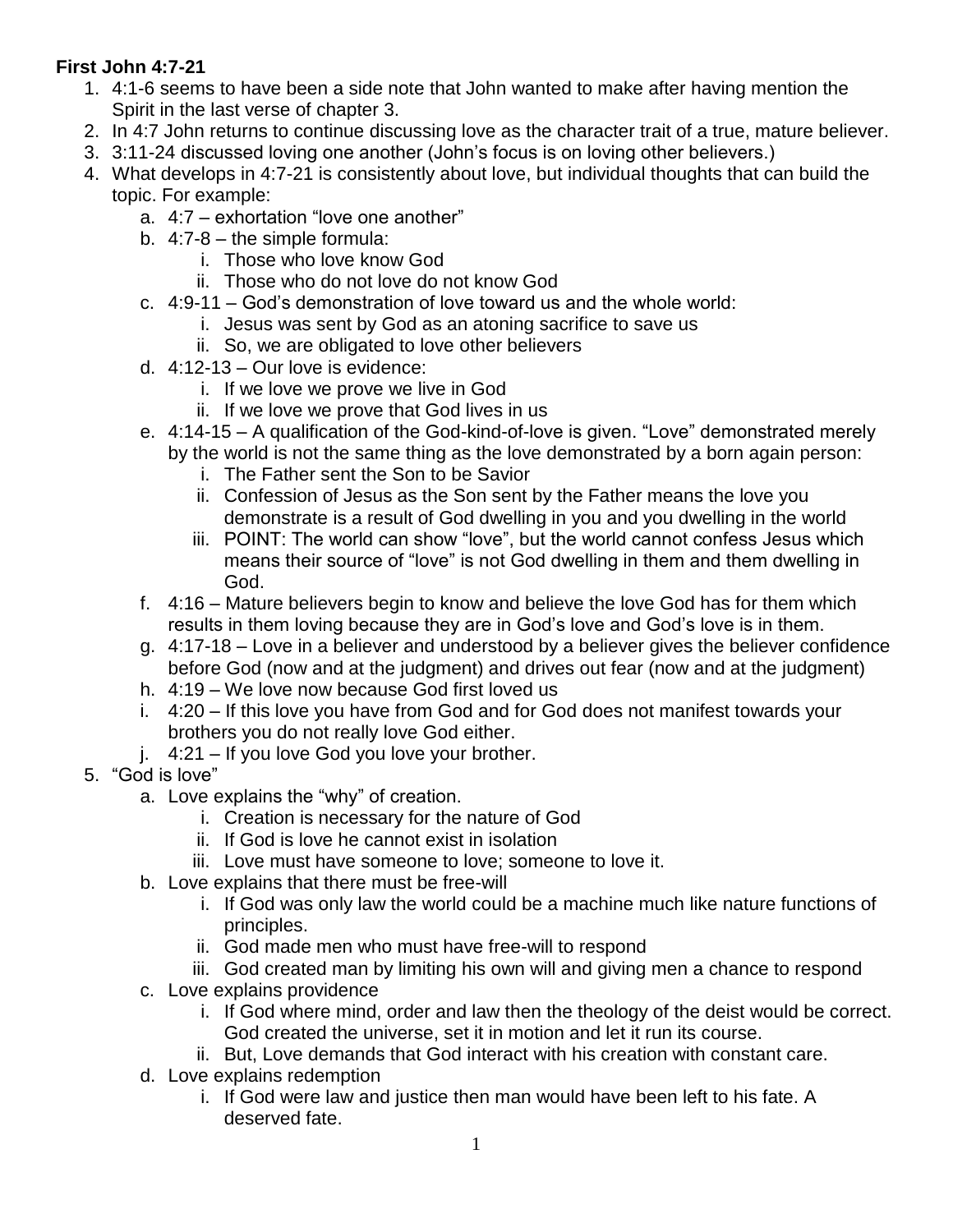- ii. But, God's love meant he had to seek out fallen man, provide salvation for fallen man and redeem man to God's own nature.
- e. Love explains life after death
	- i. If God was only the powerful creator men could live and die like animals.
	- ii. A God of love means what happens in this temporal life is not all there is.

## **John 4:7 – "Beloved, let us love one another, for love is from God, and whoever loves has been born of God and knows God**."

|    | 27 [e]                                   |  |                                | 25 [e]                     |                | 240 [e]                  |      | 3754 [e]                                   | 3588 [e]       | 26 [e]       | 1537 [e]      | 3588 [e]                  | 2316 [e]    |
|----|------------------------------------------|--|--------------------------------|----------------------------|----------------|--------------------------|------|--------------------------------------------|----------------|--------------|---------------|---------------------------|-------------|
|    | Agapētoi                                 |  | agapõmen                       |                            | allēlous       |                          | hoti | hē                                         | agapē          | ek           | tou           | Theou                     |             |
|    | 7 Άγαπητοι<br><b>Beloved</b>             |  |                                | αγαπώμεν<br>we should love |                | άλλήλους,<br>one another |      | $\ddot{\text{o}}$ <sub>Tl</sub><br>because | η<br>÷         | αγάπη        | EK<br>from    | $\overline{\mathrm{TOU}}$ | Θεοῦ<br>God |
|    |                                          |  |                                |                            |                |                          |      |                                            |                | love         |               |                           |             |
|    | Adj-VMP                                  |  |                                | V-PSA-1P                   |                | RecPro-AMP               |      | Conj                                       | Art-NFS        | N-NFS        | Prep          | Art-GMS                   | N-GMS       |
|    |                                          |  |                                |                            |                |                          |      |                                            |                |              |               |                           |             |
|    | 1510 [e]                                 |  | 2532 [e]                       | 3956 [e]                   | 3588 [e]       | 25 [e]                   |      | 1537 [e]                                   | 3588 [e]       | 2316 [e]     | 1080 [e]      |                           | 2532 [e]    |
|    | estin                                    |  | kai                            | pas                        | ho             | agapon                   |      | ek                                         | tou            | Theou        | gegennētai    |                           | kai         |
|    | $\frac{1}{2}$ $\sigma$ $\tau$ $\upsilon$ |  | $\kappa$ $\alpha$ <sub>1</sub> | $π\tilde{α}$ ς             | $\dot{\circ}$  | αγαπών                   |      | EK                                         | τοũ            | $\Theta$ εου | γεγέννηται    |                           | KQ1         |
| is |                                          |  | and                            | everyone                   | $\overline{a}$ | loving                   |      | from                                       | $\overline{a}$ | God          | has been born |                           | and         |
|    | V-PIA-3S                                 |  | Conj                           | Adj-NMS                    | Art-NMS        | <b>V-PPA-NMS</b>         |      | Prep                                       | Art-GMS        | N-GMS        | V-RIM/P-3S    |                           | Conj        |
|    |                                          |  |                                |                            |                |                          |      |                                            |                |              |               |                           |             |

| ton          | Theon |                            |
|--------------|-------|----------------------------|
| γινώσκει τον |       |                            |
|              | God   |                            |
| Art-AMS      | N-AMS |                            |
|              |       | 3588 [e] 2316 [e]<br>Θεόν. |

- 1. Third of three times John moves to talk about love. (Also in 2:7-11 and 3:11-18)
- 2. "Dear friends" *agapetoi* indicates John is encouraging, explaining and teaching. John is not reprimanding, rebuking or warning his reader's behavior.
- 3. "let us love" or "we should love" *agapomen* occurs 3x in 4:7-21.
	- a. 4:7 *agapomen* "let us love" is an exhortation
	- b. 4:11 *agapan* "let us love" is presented to the readers as their duty.
		- i. "Beloved, if God so loved us, we also ought to love one another."
	- c. 4:12 *agapomen* "let us love" is a hypothesis.
		- i. "No one has ever seen God; if we love one another, God abides in us and his love is perfected in us."
- 4. Since God is love and love flows from God our nature should be one of love if we have been born of God.
	- a. Some would argue that because of common grace (and, the fact that all men are created in God's image) that all men are capable of manifesting some level of the love of God, our creator.
	- b. If this is true, then this should be more true of the person who is born again.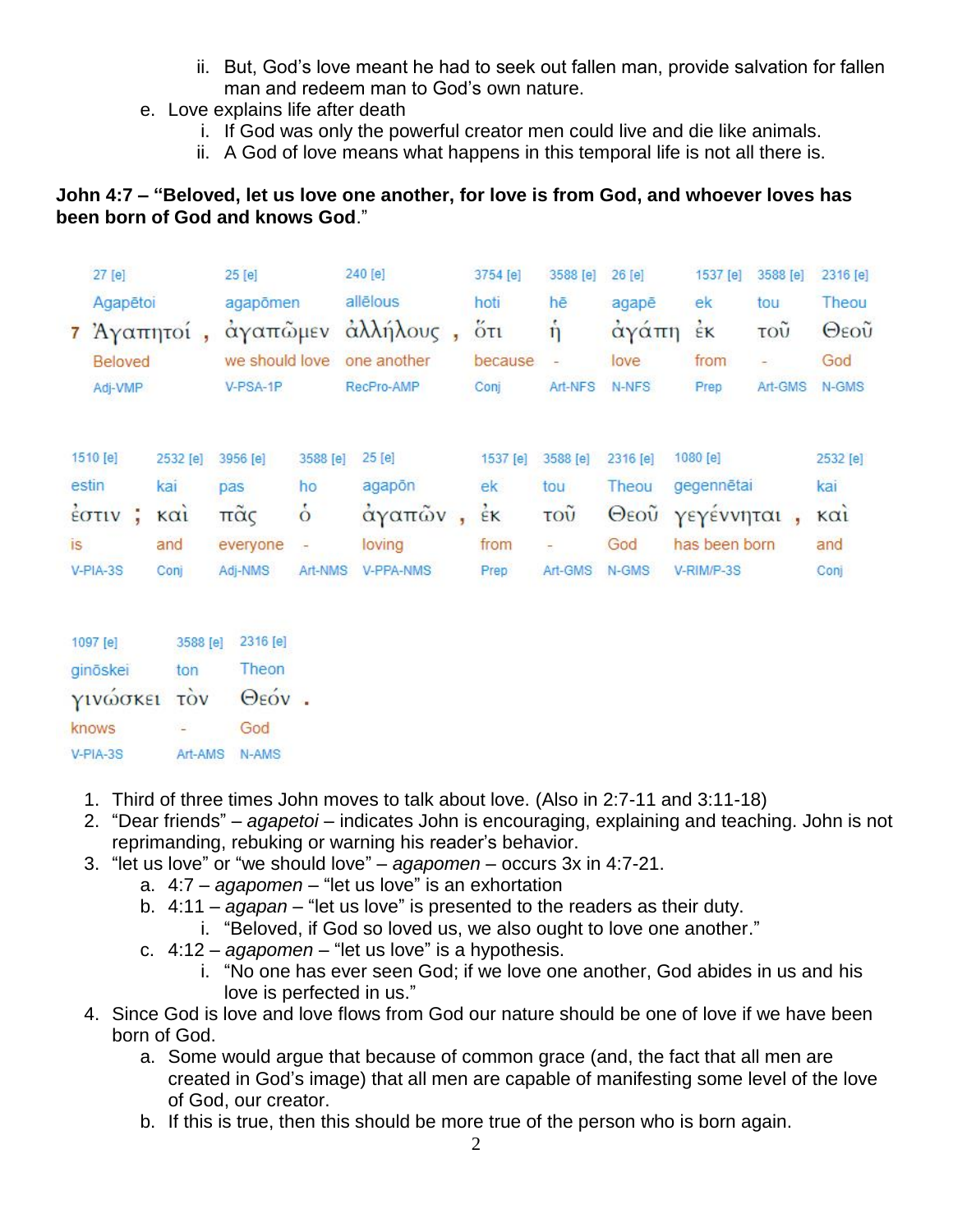- c. John's focus is on:
	- i. Those who are born (*gegennetai*) of God
		- 1. Present tense of "born" refers to the moment of rebirth and the continuing effect it has on the believer's life after that moment
	- ii. Those who know (*ginoskei*) God
		- 1. Present tense of "know" is stressing the continued growth in knowledge of God in the believer's life

## **John 4:8 – "Anyone who does not love does not know God, because God is love**."

| 3588 [e]            | 3361 [e] 25 [e]              |                      |     | 3756 [e] 1097 [e] |               | 3588 [e] 2316 [e] | 3754 [e] | 3588 [e]                 | 2316 [e] 26 [e] |            |
|---------------------|------------------------------|----------------------|-----|-------------------|---------------|-------------------|----------|--------------------------|-----------------|------------|
| ho                  | mē                           | agapon               | ouk | eano              | ton           | Theon             | hoti     | ho                       | Theos agape     |            |
| $\dot{8}$ $\dot{0}$ | $\overrightarrow{\text{un}}$ | άγαπῶν, οὐκ ἔγνω τὸν |     |                   |               | Θεόν, ότι         |          | $\circ$                  |                 | Θεὸς ἀγάπη |
| The [one] not       |                              | loving               | not | has known -       |               | God               | because  | $\overline{\phantom{a}}$ | God             | love       |
| Art-NMS             | Adv                          | V-PPA-NMS            | Adv | $V-AIA-3S$        | Art-AMS N-AMS |                   | Coni     |                          | Art-NMS N-NMS   | N-NFS      |

1510 [e]

estin

 $\frac{1}{2}$  στίν.

## **is**

 $V-PIA-3S$ 

- 1. John restates is explanation in the negative.
- 2. Absence of love proves the person does not know God.